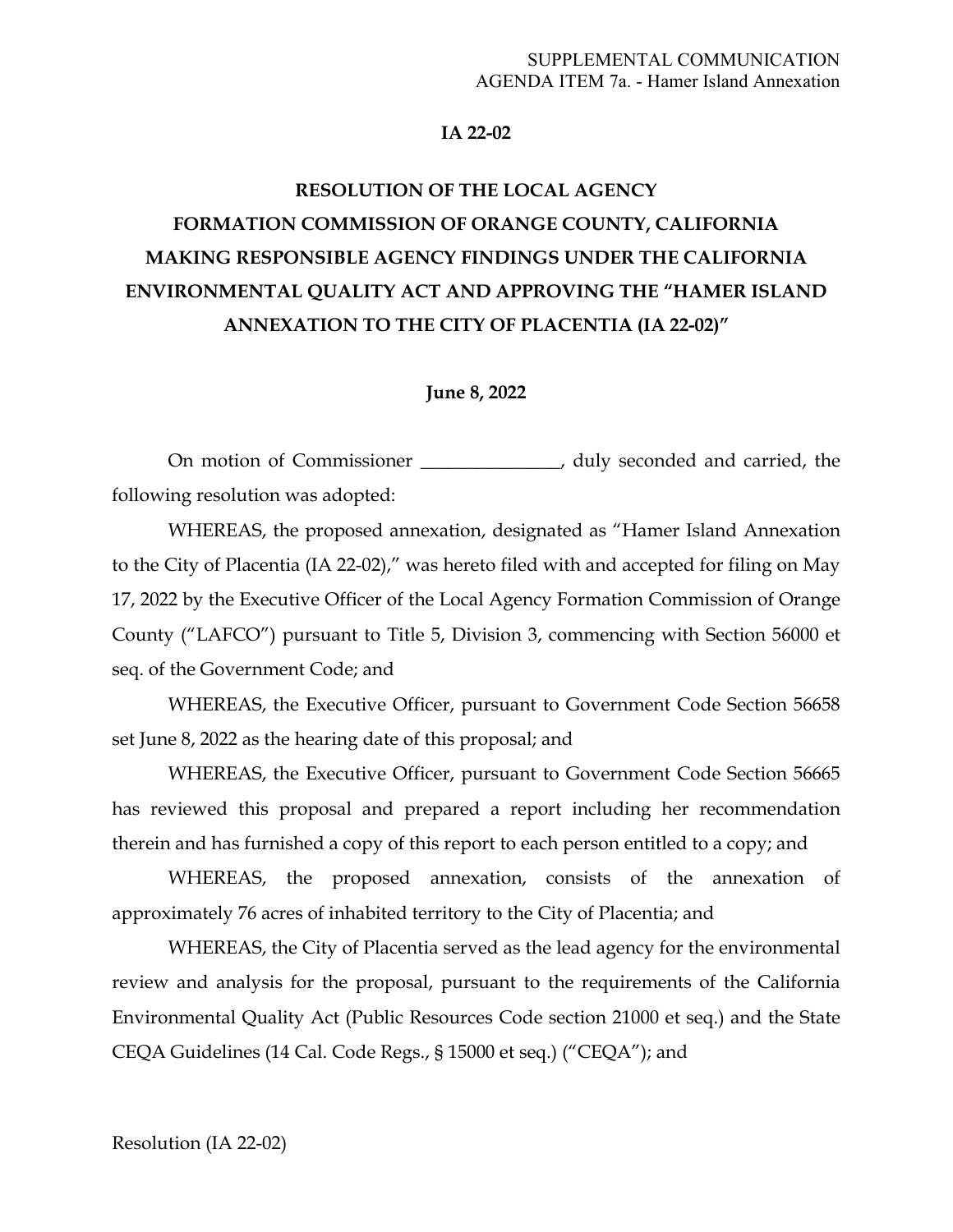WHEREAS, pursuant to CEQA, on February 17, 2022, the City of Placentia adopted a Notice of Exemption ("NOE") for the proposal and

WHEREAS, LAFCO has been asked to approve the proposed "Hamer Island Annexation to the City of Placentia (IA 22-02)"; and

WHEREAS, LAFCO is thus a "responsible agency" for the proposal under CEQA because it has limited approval and implementing authority over the proposal; and

WHEREAS, LAFCO, at its agendized public hearing on June 8, 2022, independently reviewed and considered the NOE and other related documents in the record before it; and

WHEREAS, as contained herein, LAFCO has endeavored in good faith to set forth the basis for its decision on the proposal; and

WHEREAS, this Commission called for and held a public hearing on the proposal on June 8, 2022, and at the public hearing, this Commission heard and received all oral and written protests, objections and evidence which were made, presented or filed, and all persons present were given an opportunity to hear and be heard with respect to this proposal and the report of the Executive Officer; and

WHEREAS, all of the findings and conclusions made by LAFCO pursuant to this Resolution are based upon the oral and written evidence presented to it as a whole and not based solely on the information provided in this Resolution; and

WHEREAS, all other legal prerequisites to the adoption of this Resolution have occurred.

NOW, THEREFORE, LAFCO does hereby resolve as follows:

#### Section 1. LAFCO Findings.

Resolution (IA 22-02) The subject territory is found to be inhabited, is within the City of Placentia's Sphere of Influence, and is assigned the following distinctive short-form designation, "Hamer Island Annexation to the City of Placentia (IA 22-02)." The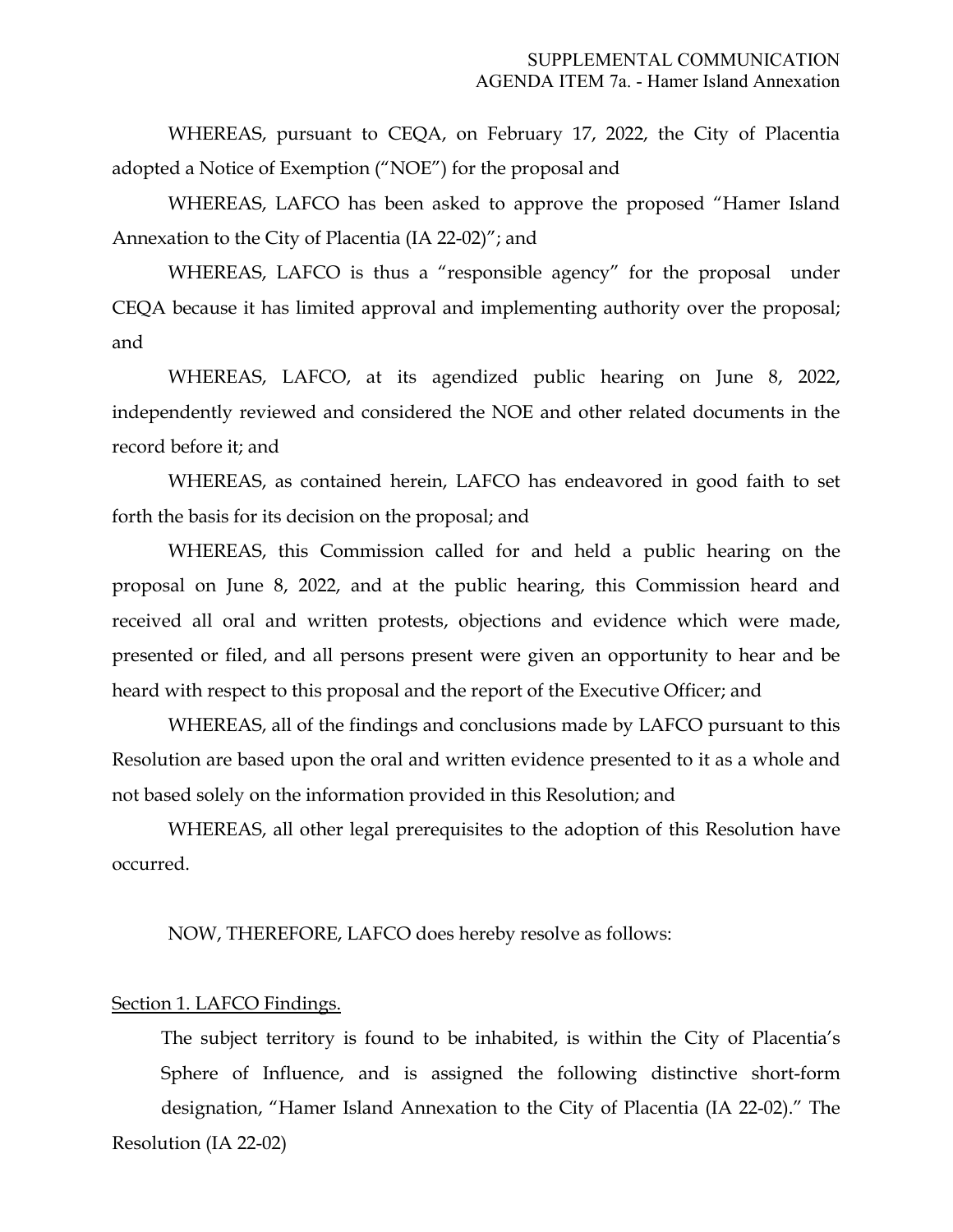proposal consists of the annexation of approximately 76 acres generally located north of east Palm Drive and west of Rose Drive.

#### Section 2. Compliance with the Environmental Quality Act.

As the decision-making body for LAFCO, and in LAFCO's limited role as a responsible agency under CEQA, the Commission has reviewed and considered the information contained in the NOE, and all supporting documentation, copies of which are on file at LAFCO's office and are incorporated by reference as though set forth fully herein. Based on this review, the Commission concurs with the City of Placentia's conclusion that the proposal is exempt from CEQA, as set forth in greater detail in the City's NOE, which was filed with the Orange County Clerk-Recorder on February 17, 2022. Specifically, the Commission finds that the proposal is categorically exempt from CEQA under the Class 19 exemption set forth in State CEQA Guidelines section 15319 (a) concerning the annexations of existing facilities and lots for exempt facilities. The Commission additionally finds that the proposal is exempt from CEQA set forth in State CEQA Guidelines section 15300.2, subdivision (c) as it can be seen with certainty that there is no possibility that the proposal may have a significant effect on the environment. Rather, the proposal is comprised of administrative action (i.e., government reorganization and administrative boundary changes) that would not result in either a direct, or reasonably foreseeable indirect, physical change in the environment.

## Section 3. The proposal is approved subject to the following terms and conditions.

Resolution (IA 22-02) a) Upon annexation of the territory to the City of Placentia, all right, title, and interest of the County of Orange ("County"), including easements and/or the underlying fee title where owned by the County in any and all sidewalks, trails, landscaped areas, street lights, open space, public roads, adjacent slopes, traffic signals, storm drains and culverts, appurtenant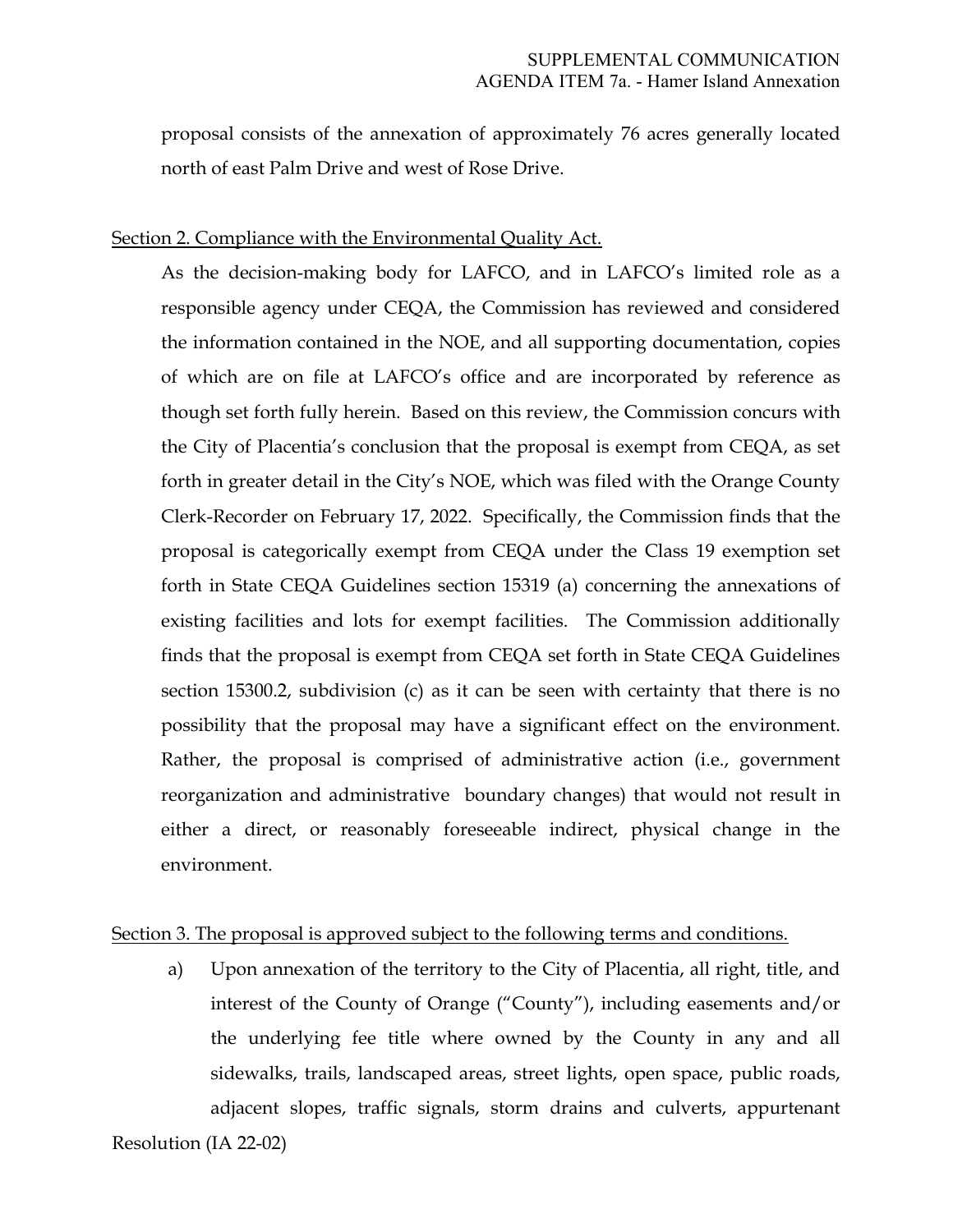facilities and site drainage that are within the annexation area shall vest in the City of Placentia, except for those properties to be retained by the County and specifically listed by these conditions. The County shall provide and execute any deeds or other documents necessary to effectuate these transfers to the City of Placentia.

- b) Upon annexation, the City of Placentia shall accept and be the owner of, and maintenance responsibilities for, the following property within the annexed area: streets, sidewalks, public roads, trails, landscaped areas, adjacent slopes, street lights, and traffic signals that are within the annexation area and that were owned by the County.
- c) Upon annexation, the City of Placentia shall also do the following: (1) accept and assume ownership and maintenance responsibilities for all drainage devices, storm drains, culverts, catch basins, water quality treatment systems, site drainage, and appurtenant facilities (except regional Orange County Flood Control District ("OCFCD") flood control facilities for which OCFCD has a recorded flood control easement or ownership interest), and all master plan storm drain facilities that are within the annexation area and were operated and maintained by the County; (2) accept and adopt the County of Orange Master Plan of Drainage (MPD), if any, which is in effect for the annexation area. Orange County Public Works Department/Planning should be contacted to provide any MPD which may be in effect for the annexation area. Deviations from the MPD shall be submitted to the Deputy Director of OC Infrastructure Programs, Orange County Public Works Department for review to ensure that such deviations will not result in diversions between watersheds and/or will not result in adverse impacts to OCFCD's flood control facilities; and (3) administer flood zoning and Federal Emergency Management Agency floodplain regulations within the annexation area.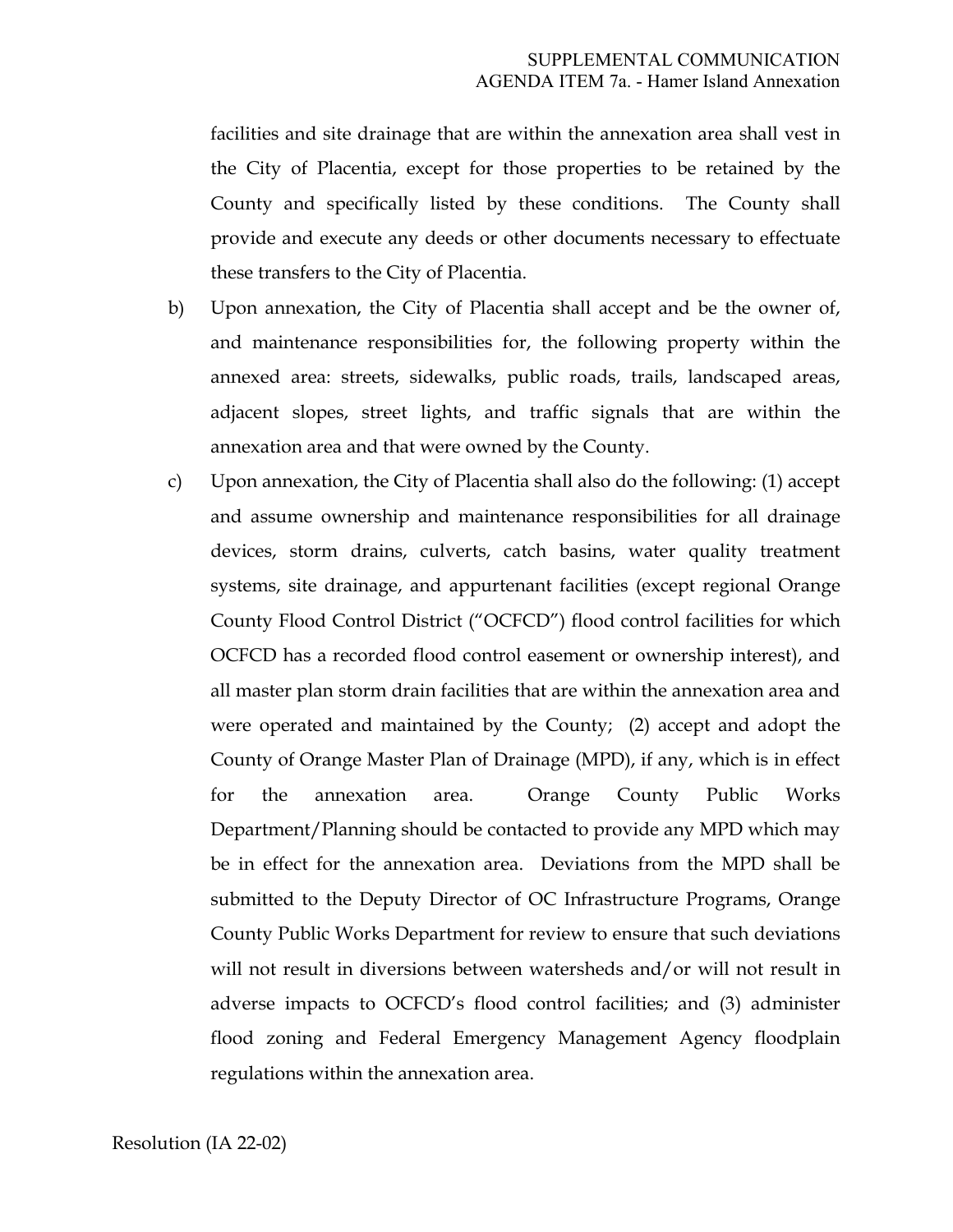- d) The provisions of the "Pre-Annexation Agreement" entered into and executed by and between the City of Placentia and the County of Orange, dated as April 26, 2022 are incorporated herein and adopted by the Commission by this reference as though fully set forth in this Section 3, and are attached hereto as Exhibit A.
- e) Upon the effective date of this annexation, the owners, tenants, occupants of the territory, as applicable, shall be subject to any and all charges, fees, assessments, and taxes previously adopted and authorized by the City of Placentia that are generally applicable to other properties within the City of Placentia's territory.
- f) Payment by the City of Placentia of County Clerk-Recorder and State Board of Equalization fees is a condition of approval.
- g) The effective date shall be the date of recordation of the LAFCO Certificate of Completion.

## Section 4. Notice of Exemption.

The Commission directs staff to file a Notice of Exemption with the Orange County Clerk-Recorder within five working days of the adoption of this Resolution.

## Section 5. Conducting Authority Proceedings.

The Commission shall waive conducting authority proceedings in accordance with Government Code Section 56375.3.

#### Section 6. Custodian of Records.

The documents and materials that constitute the record of proceedings on which this Resolution and the above findings have been based are located at the offices of LAFCO. The custodian for these records is the Local Agency Formation